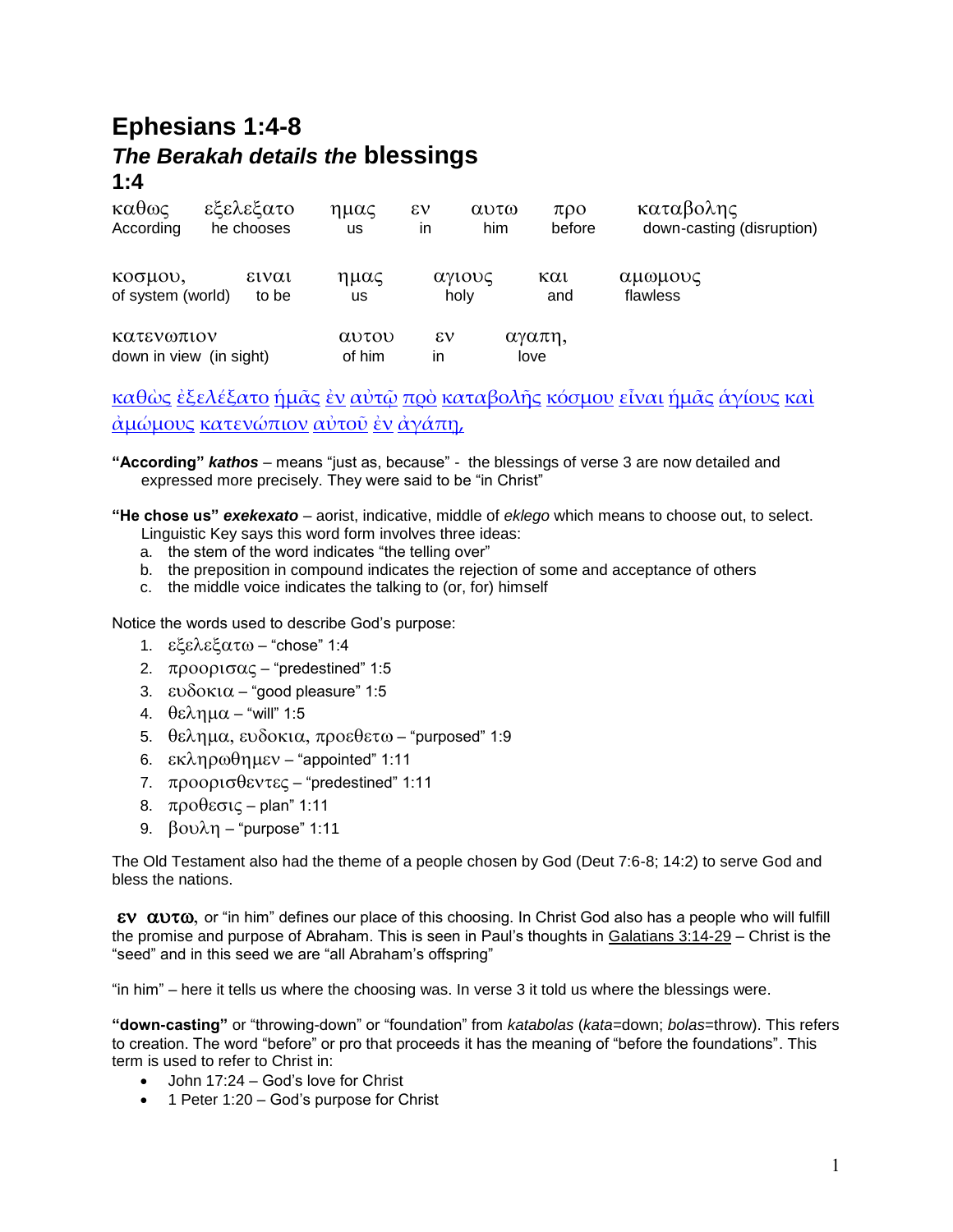Notice the use of "beginning" and "before the beginning of time" in:

- 2 Thessalonians 2:13 -
- 2 Timothy 1:9 "this grace was given us in Christ before the beginning of time."

**"world"** or "system" or "order" from *kosmou* (possessive of *kosmos*) refers to the world system or the earth.

 $\alpha$   $\gamma$ 100 $\zeta$  K $\alpha$ 1  $\alpha$  $\mu$  $\omega$  $\mu$  $\omega$  $\zeta$  "holy and blameless" refers not to the future but a people separated for God. Both words have the idea of being separated for the service to God such as in something being sanctified for use in the temple. See Zechariah 14:20

Holy is the positive word. *You are* holy or set apart for God. Blameless (flawless) is the negative word. *You do not have* blemish or fault.

Now begins to describe in greater detail the "spiritual blessing" in the "heavenlies" that are "in Christ":

- 1. We are holy *agious*
- 2. We are flawless *amomous* means "without blame, unblemished; used to refer to the absence of defects in sacrificial animals"

This is all done "in his sight" or "in his view" or "in his opinion" This is all done "in love" which means for our benefit

Philippians 1:9-10 1 Thessalonians 3:12, 13 Colossians 1:22, 23 1 Peter 15-16 – no other way of living is acceptable for those predestined in Christ

 $\epsilon$   $\alpha$   $\alpha$  $\pi$  $\eta$  - "in love" may define the type of holiness and flawlessness. Love is the final product of these characters:

Two qualities that mark the Christian are:

- 1. separation from the world in order to be set apart for God
- 2. love for others

Or, "in love" may be attached to the next verse:

#### **1:5**

| προορισας           | ημας      | εις    | υιοθεσιαν      | δι $\alpha$ | ιησου                  |
|---------------------|-----------|--------|----------------|-------------|------------------------|
| Before see          | us        | into   | place of a son | through     | Jesus                  |
| χριστου             | εις       | αυτον, | κατα           | $\tau$ nv   | ευδοκιαν               |
| Christ              | into      | him    | according to   | the         | well-seeming (delight) |
| $\tau$ <sub>0</sub> | θεληματος | αυτου, |                |             |                        |

of the will of Him

[προορίσας](http://concordance.biblos.com/proorisas.htm) [ἡμᾶς](http://concordance.biblos.com/e_mas.htm) [εἰς](http://concordance.biblos.com/eis.htm) [υἱοθεσίαν](http://concordance.biblos.com/uiothesian.htm) [διὰ](http://concordance.biblos.com/dia.htm) [Ἰησοῦ](http://concordance.biblos.com/ie_sou.htm) [Χριστοῦ](http://concordance.biblos.com/christou.htm) [εἰς](http://concordance.biblos.com/eis.htm) [αὐτόν](http://concordance.biblos.com/auton.htm) [κατὰ](http://concordance.biblos.com/kata.htm) [τὴν](http://concordance.biblos.com/te_n.htm) [εὐδοκίαν](http://concordance.biblos.com/eudokian.htm) [τοῦ](http://concordance.biblos.com/tou.htm) [θελήματος](http://concordance.biblos.com/thele_matos.htm) [αὐτοῦ.](http://concordance.biblos.com/autou.htm)

Some translations of this:

"He destined us in love to be his sons through Jesus Christ" – Revised Standard Version

"He planned . . . that we should be adopted as his own children through Jesus Christ." – Phillips

"and he destined us . . . to be accepted as his sons." – New English Bible

"From the first he destined us . . . to be adopted as Sons through Jesus Christ." – Twentieth Century NT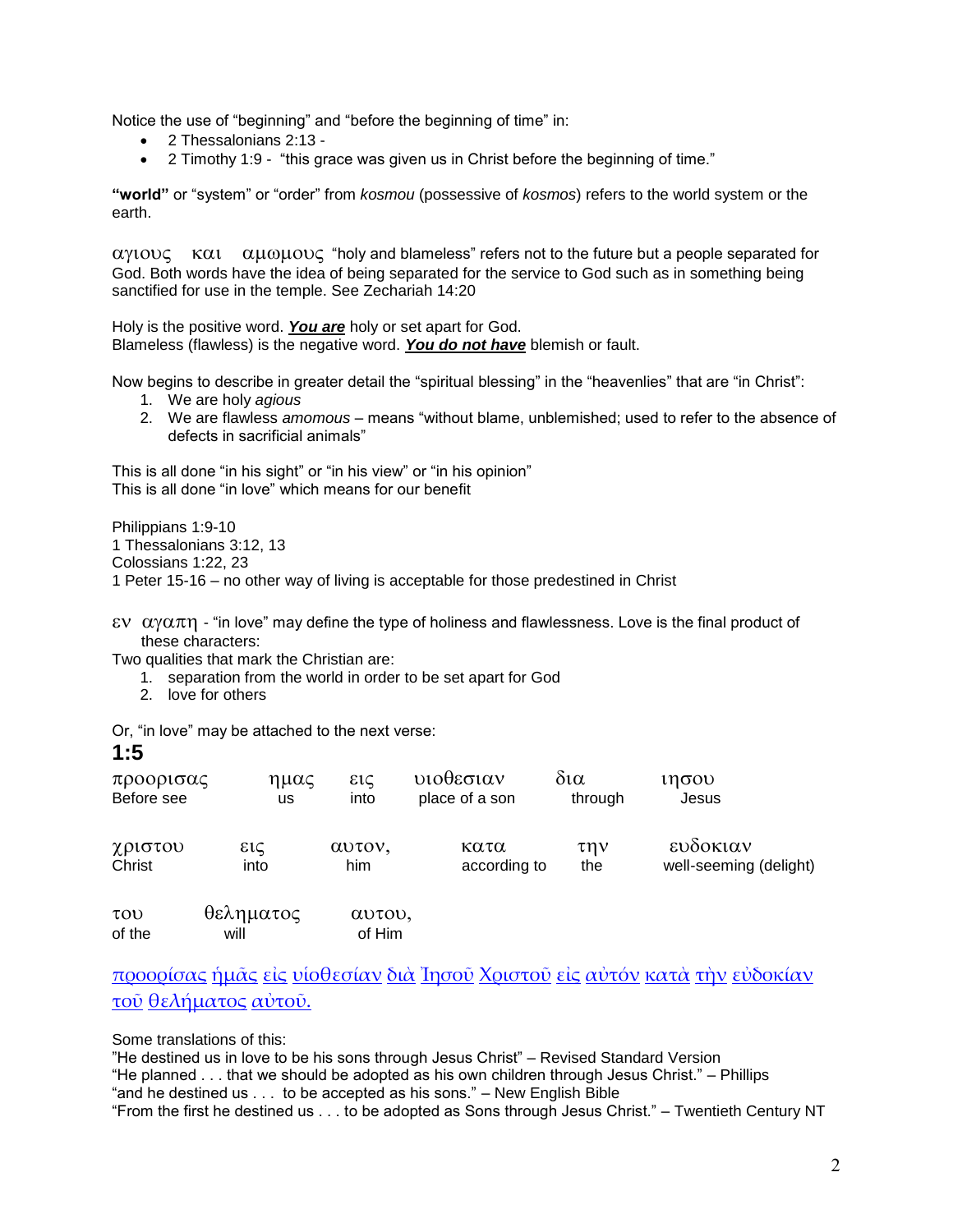**"Before see"** *proorisas* (*pro*=before; *oria*=boundries) means determine before, ordain, predestinate, to limit in advance, to mark out with a boundary beforehand

**"place of a son"** or "adopted" huiothesia (huios=son). This word was has been found in writings around 150-1 BC in documents and inscriptions. It is used to refer to a wealthy man who had no natural children. The wealthy man would adopt an adult male son to be his heir. Many times the son being adopted was a slave.

Used in:

- Romans 8:15
- Romans 8:23
- Romans 9:4 one of Israel's privileges was adoption as sons
- Galatians 4:5 refers to becoming an adult son, adoption

In the OT God adopted Israel and not one of the "great nations" of the world:

• Hosea 11:1

The third description of the spiritual blessings:

3. In the place of an adult son

#### **1:6**

| εις   | επαινον          | δοξης    | της    | χαριτος | αυτου                 |
|-------|------------------|----------|--------|---------|-----------------------|
| Into  | on-praise (laud) | of-glory | of the | grace   | of him                |
| ης    | εχαριτωσεν       | ημας     | εν     | τω      | ηγαπημενω,            |
| which | he graces        | us       | ın     | the     | One-having-been-loved |

[εἰς](http://concordance.biblos.com/eis.htm) [ἔπαινον](http://concordance.biblos.com/epainon.htm) [δόξης](http://concordance.biblos.com/doxe_s.htm) [τῆς](http://concordance.biblos.com/te_s.htm) [χάριτος](http://concordance.biblos.com/charitos.htm) [αὐτοῦ](http://concordance.biblos.com/autou.htm) [ἧς](http://concordance.biblos.com/e_s.htm) [ἐχαρίτωσεν](http://concordance.biblos.com/echarito_sen.htm) [ἡμᾶς](http://concordance.biblos.com/e_mas.htm) [ἐν](http://concordance.biblos.com/en.htm) [τῷ](http://concordance.biblos.com/to_.htm) [ἠγαπημένῳ](http://concordance.biblos.com/e_gape_meno_.htm).

#### εις επαινον δοξης - "to the praise of his glorious. . . "

- In verse 12 and 14 a similar phrase is used but here the focus of praise is on God's grace.
- In 12 and 14 the focus of praise is on God's glory

### **1:7**

| $\epsilon v$<br>In         | $\omega$<br>whom                         |         | εχομεν<br>we-are-having | την<br>the |                 |            | απολυτρωσιν       | from-loosening (deliverance) |               | δια<br>through |
|----------------------------|------------------------------------------|---------|-------------------------|------------|-----------------|------------|-------------------|------------------------------|---------------|----------------|
| $\tau$ <sub>O</sub><br>The | blood                                    | αιματος | of him                  | αυτου,     |                 | την<br>the |                   | αφεσιν<br>forgiveness        |               | των<br>of-the  |
|                            | παραπτωματων,<br>beside-falls (offenses) |         | κατα<br>according-to    |            | $\tau$ O<br>the |            | πλουτος<br>riches |                              | της<br>of the |                |
| χαριτος                    |                                          |         | αυτου,                  |            |                 |            |                   |                              |               |                |

grace of him